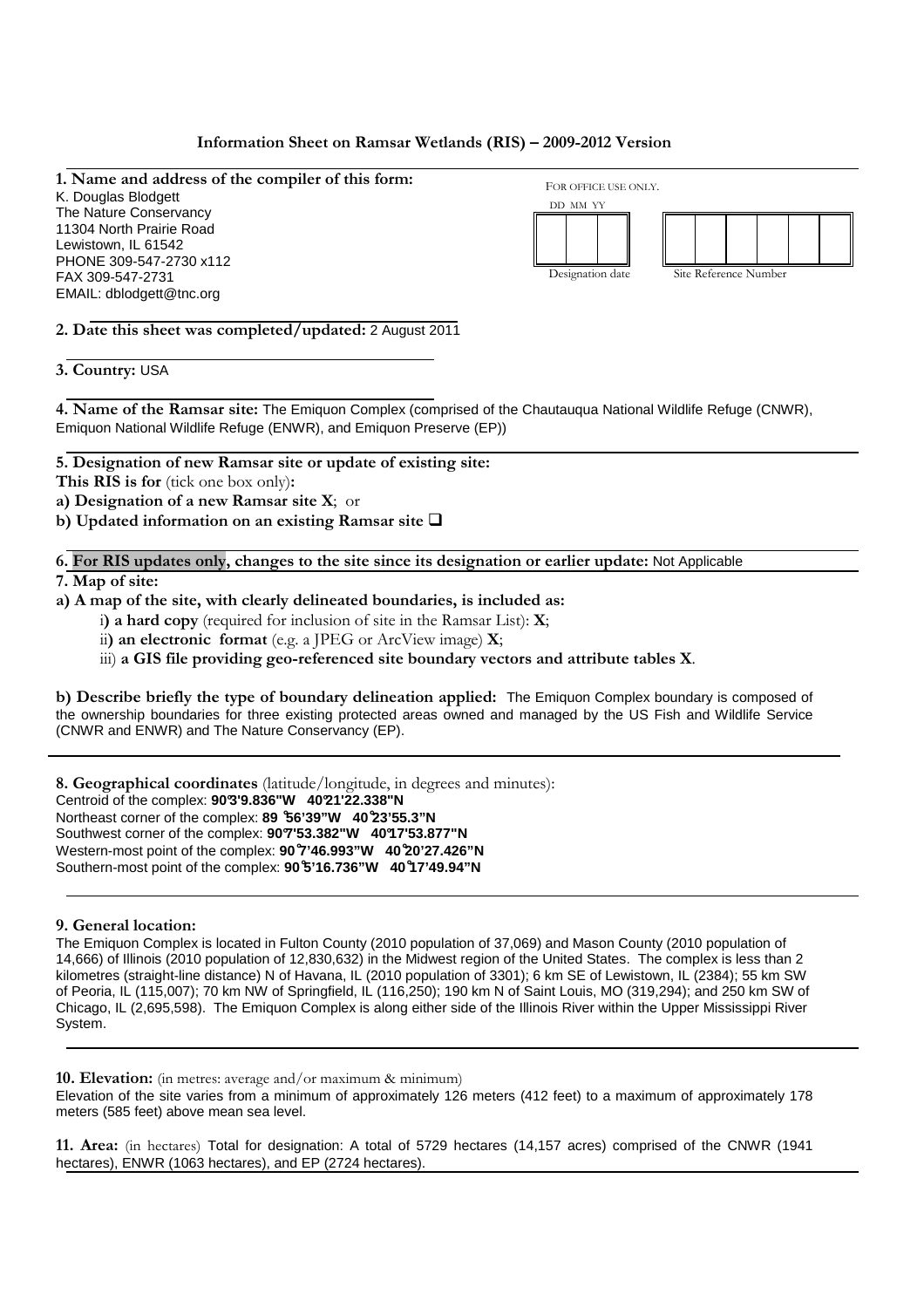**12. General overview of the site**: The Emiquon Complex lies within the former natural floodplain of the Illinois River at the confluence of the Spoon River. This broad floodplain (4-10 km wide) was created by ancient drainages of the Mississippi and Ohio Rivers. As in other large-floodplain river systems, the dynamic relationship between the river and its floodplain creates a diversity of habitats including bottomland lakes, side channels, sloughs, marsh, bottomland hardwood forests, and wet, mesic and dry prairies. These in turn support correspondingly abundant and diverse animal populations, both terrestrial and aquatic. The Emiquon Complex and adjacent lands contribute to the Illinois River's natural diversity of both resident and migratory animal species. Not only does the complex contribute to a corridor that provides essential habitats for long-distance longitudinal migrants such as Neotropical song birds, North American waterfowl, and some fishes such as paddlefish (Polyodon spathula) and American eel (Anguilla rostrata), it also provides habitat and corridors for lateral migrants, especially amphibians and reptiles, that move laterally across the floodplain and adjacent lands to carry out their life requisites such as nesting, feeding, and wintering. In addition to providing habitat for animals, the complex contributes to important ecological processes including processing and cycling of nutrients, sediments, and energy; improving water quality; sequestering carbon; and normalizing hydrology. The complex also provides people opportunities for education, recreation, and compatible economic development.

# **13. Ramsar Criteria:**

Tick the box under each Criterion applied to the designation of the Ramsar site.

|  |  | $1 \cdot 2 \cdot 3 \cdot 4 \cdot 5 \cdot 6 \cdot 7 \cdot 8 \cdot 9$ |  |  |
|--|--|---------------------------------------------------------------------|--|--|
|  |  | $X$ $X$ $X$ $X$ $X$ $X$ $X$ $\Box$                                  |  |  |

# **14. Justification for the application of each Criterion listed in 13 above:**

**Criterion 1: contains a representative, rare, or unique example of a natural or near-natural wetland type found within the appropriate biogeographic region**.

Historically, wetlands accounted for 23% of Illinois's land area, but approximately 90% of its original wetland acreage has been lost (Suloway and Hubbell 1994). The landscape-scale Emiquon Complex supports an interconnected mosaic of rivers, streams, and lakes with flood-pulsed wetlands and adjacent upland communities that represent the former habitat diversity of the natural floodplain of the Illinois River, a large-floodplain river ecosystem. Plant communities include bottomland hardwood forest and shrub-scrub; emergent, floating leaved and submersed aquatic plants; areas of seasonally inundated moist-soil plants; wet, mesic, and dry prairie; and upland forest and scrub-shrub. This complex is one of a handful of examples of functioning floodplain supporting this diversity of wetland and adjacent habitat types on the Illinois River.

# **Criterion 2: supports vulnerable, endangered, or critically endangered species or threatened ecological communities**.

The complex provides wetland habitat vital for the federally-listed plant species Decurrent False Aster (Boltonia decurrens), a species endemic to the Illinois River floodplain and a short reach below its confluence with the Mississippi River. This threatened plant species has been found at the CNWR and EP as well as adjacent areas.

Other federally endangered species documented using the complex infrequently include migrating Least Tern (Sterna antillarum) and Piping Plover (Charadrius melodus).

The complex also supports nesting and wintering American Bald Eagle (Haliaeetus leucocephalus), a recently delisted species.

Illinois State threatened or endangered species documented on the complex include at least 23 bird, 3 fish, and 1 mammal species.

**Criterion 3: supports populations of plant and/or animal species important for maintaining the biological diversity of a particular biogeographic region**. The complex is part of the Illinois River Valley, the most important corridor of fish and wildlife habitat remaining in central Illinois and an integral part of the Mississippi River corridor. The complex is a key component of the Mississippi Flyway. The complex is located in the middle Illinois River, historically the most productive area of the river because of the abundance and diversity of floodplain habitats that support corresponding abundant and diverse plant and animal communities: the complex and adjacent lands support at least 87 species of fish, 23 freshwater mussels, 19 amphibians, 41 reptiles, 260 birds, and 28 mammals, many of which are state endangered, threatened, or rare.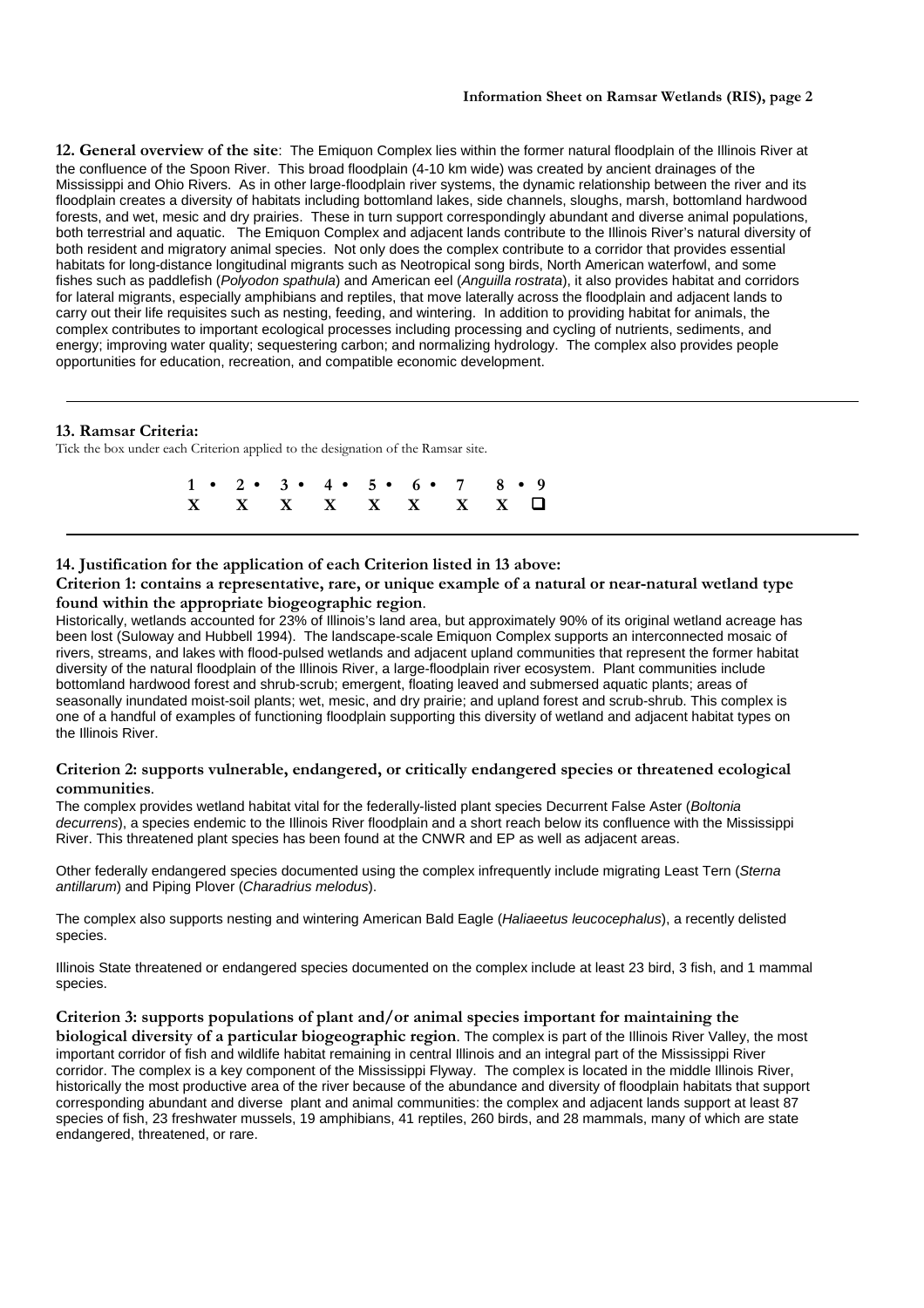# **Criterion 4: supports plant and/or animal species at a critical stage in their life cycles, or provides refuge during adverse conditions**.

The diversity of wetland habitats within the complex provides essential habitats for a wide variety of different life stages of a multitude of animal species, both aquatic and terrestrial. Examples include resting and feeding areas for migrating birds; nesting, brooding, and feeding areas for resident birds; and spawning, nursery, feeding, resting, and wintering areas for amphibians, reptiles, and fishes.

The complex provides necessary aquatic and terrestrial habitat to support Mississippi Flyway bird populations during spring and fall migration. It provides a haven for migratory birds, supporting roughly 45% of the waterfowl using the Illinois segment of the Mississippi Flyway and nearly 70% of the waterfowl that use the Illinois River corridor (USFWS 2004). Aerial census data collected by the Illinois Natural History Survey (INHS) indicate that from 1989-1999, CNWR alone supplied an average of 4,364,533 annual waterfowl use days with a peak of 13,411,544 use days in 1994 (INHS unpublished data). From 2000-2010, the Emiquon Complex provided an annual average of 2,812,728 fall duck use days or 22.8% of the total fall duck use days for the entire Illinois River Valley (INHS unpublished data). Fall 2010 waterfowl surveys at EP alone indicated the abundance (use-days) of Blue-winged Teal(Anas discors), American Green-Winged Teal (Anas carolinensis), and Gadwall (Anas strepera) were the highest ever recorded for a single location in the Illinois River valley and Northern Pintail (Anas acuta) were the third highest in the valley since inventories began in 1948 (Hine et al 2011).

The CNWR has been designated as an Illinois River Valley Partnership "Model Project," an "Important Bird Area" in the American Bird Conservancy's United States Important Bird Areas program and is included in the Western Hemisphere Shorebird Reserve Network.

**Criterion 5: A wetland should be considered internationally important if it regularly supports 20,000 or more waterbirds**. The complex supports hundreds of thousands of migratory birds, especially waterfowl, as they stop to rest and feed during the spring and fall migration along the Illinois River. Recent (2000-2010) waterfowl surveys conducted by the Illinois Natural History Survey documented an average fall peak abundance of 71,450 ducks on the complex (Hine et al 2011) with historic peaks at CNWR as great as 1,500,000 Mallard (Anas platyrynchos) and Black Duck (Anas rubribes) alone in 1944 (Havera 1999).

**Criterion 6: A wetland should be considered internationally important if it regularly supports 1% of the individuals in a population of one species or subspecies of waterbird**. Since the initiation of restoration of EP in 2007, peak one-day fall populations of American Coot (Fulica americana) on the complex have averaged 67,166 (Hine et al 2010; Hine et al 2011) or 2.2% of the North American population of approximately 3,000,000 individuals according to the Birds of North America (Brisbin et al 2011) and 1.1% of the 2009 global population estimate of 6,000,000 (Birdlife International 2011).

**Criterion 7: A wetland should be considered internationally important if it supports a significant proportion of indigenous fish subspecies, species or families, life-history stages, species interactions and/or populations that are representative of wetland benefits and/or values and thereby contributes to global biological diversity**. Over 100 fish species including the primitive Paddlefish (Polyodon spathula) and Lake Sturgeon (Acipenser fulvescens) have been documented in the complex or the adjacent Illinois River. The complex provides the diversity of aquatic habitats needed by a wide range of fishes and life stages (eggs, larvae, juveniles and adults) to carry out life requisites including spawning, development of young, feeding, and wintering.

**Criterion 8: A wetland should be considered internationally important if it is an important source of food for fishes, spawning ground, nursery and/or migration path on which fish stocks, either within the wetland or elsewhere, depend**. The complex provides the diversity of aquatic habitats and high primary and secondary productivity needed by a wide range of fishes and life stages to carry out life requisites including spawning, development of young, feeding, and wintering. Of special note is the abundance of aquatic vegetation at the complex which is relatively rare along the Illinois River; aquatic plant beds provide essential spawning and nesting habitat for some species that are relatively rare in the Illinois River (e.g., Bowfin [Amia calva] and Grass Pickerel [Esox americanus vermiculatus]) as well as high-quality nursery and refuge habitats for a multitude of species. Ano +ther limiting factor for many fish species and life stages is access to quality wintering areas with deeper water, low/no flows, and acceptable dissolved oxygen levels; the complex provides numerous interconnected areas with good wintering habitat for many such fish species and life stages.

Primary and secondary productivity from the complex is transported to the river providing abundant and high quality food for riverine fishes as well as macroinvertebrates such as mussels.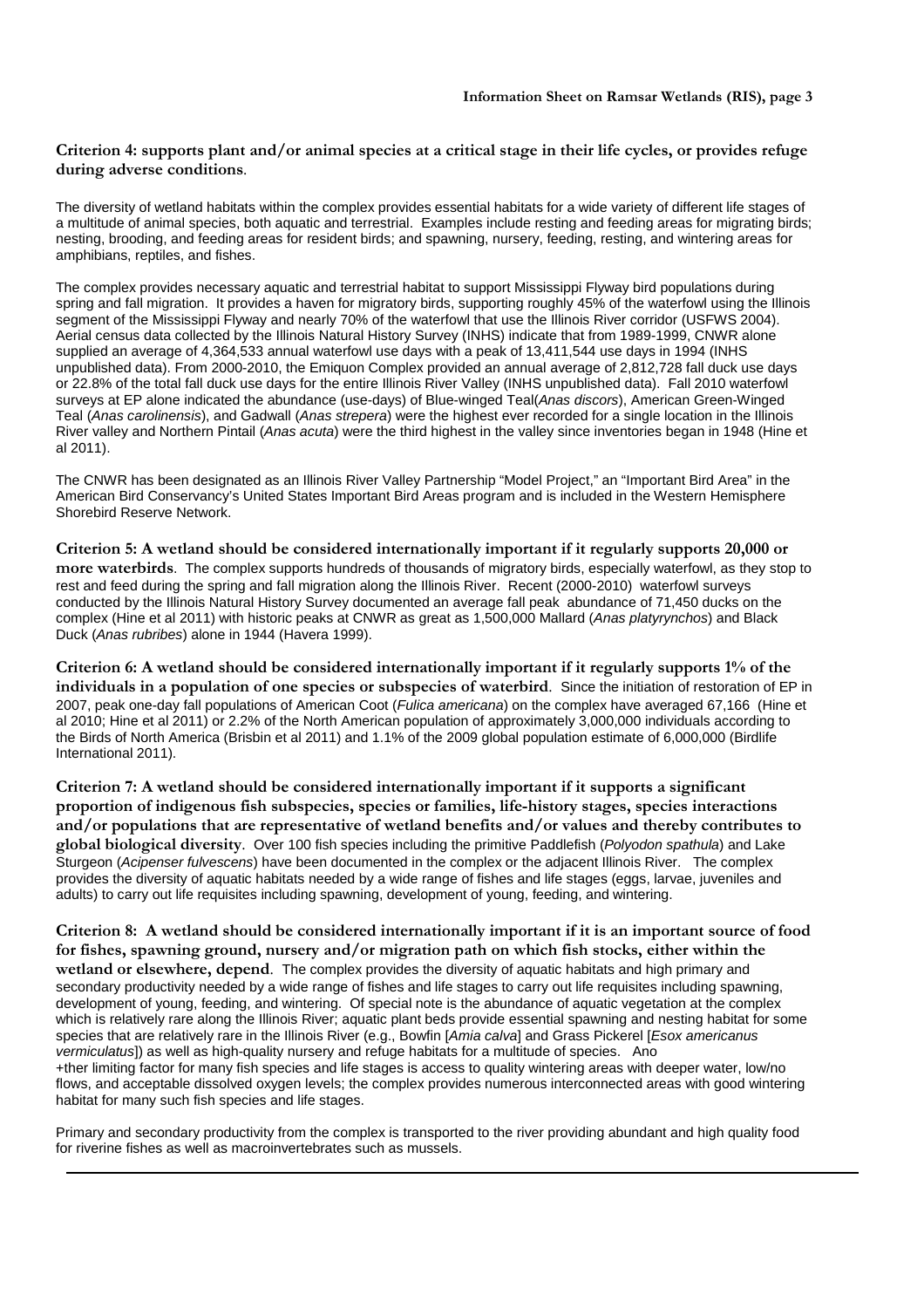**15. Biogeography** (required when Criteria 1 and/or 3 and /or certain applications of Criterion 2 are applied to the designation):

**a) biogeographic region:** The complex is located in the Central Tallgrass Prairie Ecoregion (ecoregion), which encompasses 286,111 square kilometres (110,500 square miles) extending from eastern Nebraska and northeastern Kansas east to northwestern Indiana. It comprises the eastern lobe of the Prairie Parkland Province and one ecoregion section (Central Dissected Till Plains) as delineated by Bailey et al. (1994). The ecoregion is characterized by flat, gently rolling topography with steep bluffs bordering major river valleys, three of which traverse the region: the Mississippi, Missouri, and Illinois (USFWS 2004).

**b) biogeographic regionalisation scheme** (include reference citation): Ecological Subregions have been delineated by the United States Department of Agriculture Forest Service for use as bioregion boundaries. A hierarchical structure of the national framework of ecological units was originally established in 1993 by the United States Department of Agriculture Forest Service (Cleland et al. 1997; Cleland et al. 2005; McNab et al. 2007).

Cleland, D.T.; Avers, P.E.; McNab, W.H.; Jensen, M.E.; Bailey, R.G.; King, T.; Russell, W.E. 1997. National hierarchical framework of ecological units. In: Boyce, M.S.; Haney, A., eds. EcosystemDescription of Ecological Subregions: Sections of the Conterminous United States

management: applications for sustainable forest and wildlife resources. New Haven, CT: Yale University Press: 181-200.

Cleland, D.T.; Freeouf, J.A.; Keys, Jr. J.E.; Nowacki, G.J.; Carpenter, C.A.; McNab, W.H. 2005. Ecological subregions: sections and subsections of the conterminous United States [1:3,500,000] [CD-ROM]. Washington, DC: US Department of Agriculture, Forest Service.

McNab, W.H., Cleland, D.T., Freeouf, J.A., Keyes, J.E., Nowacki, G.J., & Carpenter, C.A. January 2007. "Description of Ecological Subregions: Sections of the Conterminous United States". United States Department of Agriculture, Forest Service General Technical Report WO-76B.

**16. Physical features of the site:** At the coarsest scale, morphology of the Emiquon Complex reach of the Illinois Valley is a direct result of late Wisconsin deglacial events in northeast Illinois. At a slightly finer scale, Emiquon is dominated by several flood basins of large and intermediate size on a low terrace and the floodplain, both of which were established largely by late Wisconsin deglacial and Holocene fluvial events. The flood basin landscape, once established, was modified through time by tributary stream activity, tributary alluvial fan development, and Illinois River flooding. Consequently, new landforms became superimposed on the general flood basin landscape. At the same time, development of the valley margin landscape, consisting of alluvial fans, colluvial fans, colluvial slopes, and loessial slopes, was an important factor in shaping the Emiquon landscape. Progradation of alluvial fans and colluvial slopes, and tributary stream extension and avulsion altered the geometry and limits of some of the flood basins, as well as flood basin drainage patterns in some cases. The flood basin and alluvial fan landscapes subsequently have been modified further during historic time to facilitate transportation and agricultural activities. The net result is a mosaic of landforms that suggests a very dynamic history of landscape evolution (Hajic 2006).

Water supplied to the complex primarily comes from direct precipitation and flows from the Illinois River, Quiver Creek, and Spoon River, with less significant inputs from several smaller tributary streams and groundwater. Nearly a century ago, much of the complex was isolated from the Illinois River and these tributaries by a series of levees (earthen berms or dikes) that facilitated draining of the wetlands and conversion to agriculture. These levees still exist and are maintained and used as important tools for managing water levels, flows, and the unnatural hydrology of the Illinois River; invasive species; and sediment.

The climate pattern is typical of many continental locations in that there are wide temperature fluctuations. The average high temperatures in the summer are approximately 26-32° Celsius (80s Fahrenheit) with average lows in the 16-21° C range (60s F). Winter highs are generally 0-4 $^{\circ}$  (30s F) with lows in the -12 $^{\circ}$  to -6 $^{\circ}$  range (teens F). Temperature extremes range from about -30 $^{\circ}$  (-20s F) to 38 $^{\circ}$  (over 100 F). Average annual precipitation for the complex is 88 centimeters with over 50 percent normally falling from April through August. Snowfall normally accounts for less than 10 percent of the total precipitation. There is an average of 5 months without frost (USFWS 2004).

**17. Physical features of the catchment area:** While the Emiquon Complex is usually identified as former natural floodplain of the Illinois River, several smaller rivers and streams flow into or through the complex before their confluence with the Illinois. As a result, different areas of the Emiquon Complex are differentially impacted by surface flows to and from the Illinois River, Spoon River, Quiver Creek, and the several smaller tributaries. The influences these rivers and streams have on different areas of the complex have also been modified by numerous constructed levees and management of water control structures.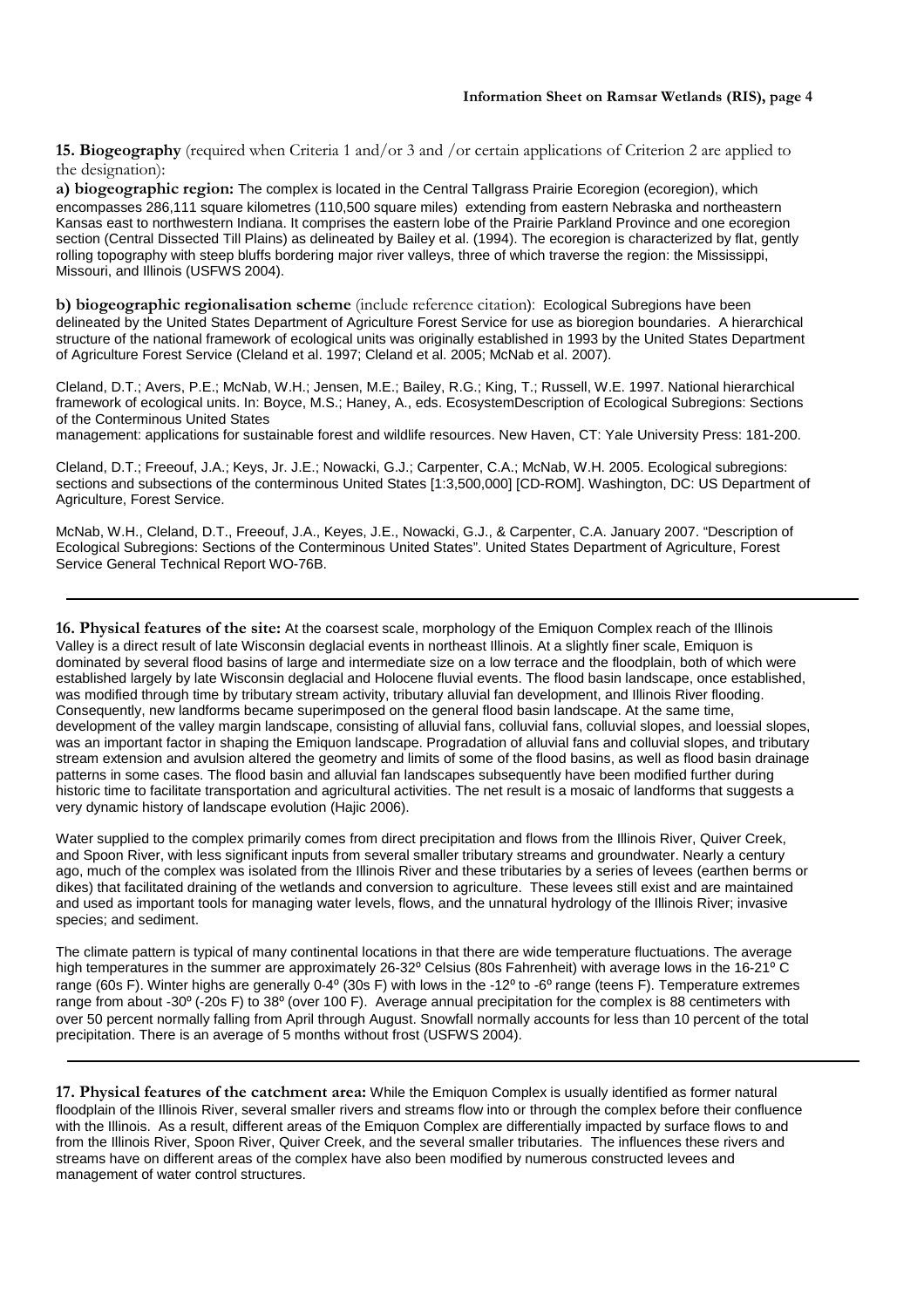The Illinois River flows 439 kilometers (273 miles) from the junction of the Des Plaines River and Kankakee River south of Joliet, Illinois, to Grafton, Illinois, where it joins the Mississippi River which flows south to the Gulf of Mexico. By river, the Emiquon Complex is approximately 232 kilometers (144 river miles) downriver from the beginning of the Illinois River and 193 kilometers (120 miles) upriver from the Mississippi River. The portion of the Illinois River catchment upriver of the complex is approximately 47,394 square kilometers (18,300 square kilometers). The catchment of the Illinois River above Emiquon is mainly dominated by row-crop agriculture with additional influences from urban areas such as Chicago and Peoria. The approximate catchment of Spoon River is 4804 square kilometers (1855 square miles) and of Quiver Creek is 676 square kilometers (260 square miles); both are dominated by row-crop agriculture.

**18. Hydrological values:** Modelling by the Illinois State Water Survey indicates the leveed portions of the Emiquon Complex could have significant effects on reducing unnaturally high water levels of 50-year floods. Depending on the management of water control structures, these wetlands also can be efficient sediment traps and be important for cycling and managing nutrients and pollutants, improving water quality of the Illinois River.

# **19. Wetland Types**

## **a) presence:**

Circle or underline the applicable codes for the wetland types of the Ramsar "Classification System for Wetland Type" present in the Ramsar site. Descriptions of each wetland type code are provided in Annex I of the *Explanatory Notes & Guidelines*.

| Marine/coastal: A • B • C • D • E • F • G • H • I • J • K • Zk(a)                                  |                                                     |  |  |  |  |  |  |  |  |  |  |  |  |
|----------------------------------------------------------------------------------------------------|-----------------------------------------------------|--|--|--|--|--|--|--|--|--|--|--|--|
| Inland: L • $\underline{M}$ • N • $\underline{O}$ • P • Q • R • Sp • Ss • Tp Ts • U • Va •         | Vt • W • $Xf \cdot Xp \cdot Y \cdot Zg \cdot Zk(b)$ |  |  |  |  |  |  |  |  |  |  |  |  |
| Human-made: $1 \cdot 2 \cdot 3 \cdot 4 \cdot 5 \cdot 6 \cdot 7 \cdot 8 \cdot 9 \cdot \text{Zk(c)}$ |                                                     |  |  |  |  |  |  |  |  |  |  |  |  |

**b) dominance:** 

# **Areal extent (hectares) of Ramsar wetland types at the Emiquon Complex**

|                    | Chautauqua<br><b>NWR</b> | Emiquon<br><b>NWR</b> | Emiquon<br>Preserve | Total<br>Emiquon | Complex and<br>surrounding |
|--------------------|--------------------------|-----------------------|---------------------|------------------|----------------------------|
|                    |                          |                       |                     | Complex          | area                       |
| <b>TS</b>          |                          |                       |                     |                  |                            |
|                    | 1,009                    | 534                   | 867                 | 2,411            | 2,925                      |
| <b>TP</b>          |                          |                       |                     |                  |                            |
|                    | 267                      |                       | 954                 | 1,221            | 1,634                      |
| <b>NON-Wetland</b> |                          |                       |                     |                  |                            |
|                    | 115                      | 219                   | 571                 | 905              | 3,174                      |
| <b>XF</b>          |                          |                       |                     |                  |                            |
|                    | 525                      | 265                   | 67                  | 857              | 1,663                      |
| O                  |                          |                       |                     |                  |                            |
|                    |                          | 0                     | 263                 | 263              | 280                        |
| M                  |                          |                       |                     |                  |                            |
|                    | 25                       | 32                    | $\overline{2}$      | 59               | 643                        |
| 9                  |                          |                       |                     |                  |                            |
|                    |                          | 13                    |                     | 13               | 17                         |
| <b>Totals</b>      |                          |                       |                     |                  |                            |
|                    | 1,941                    | 1,063                 | 2,724               | 5,729            | 10,336                     |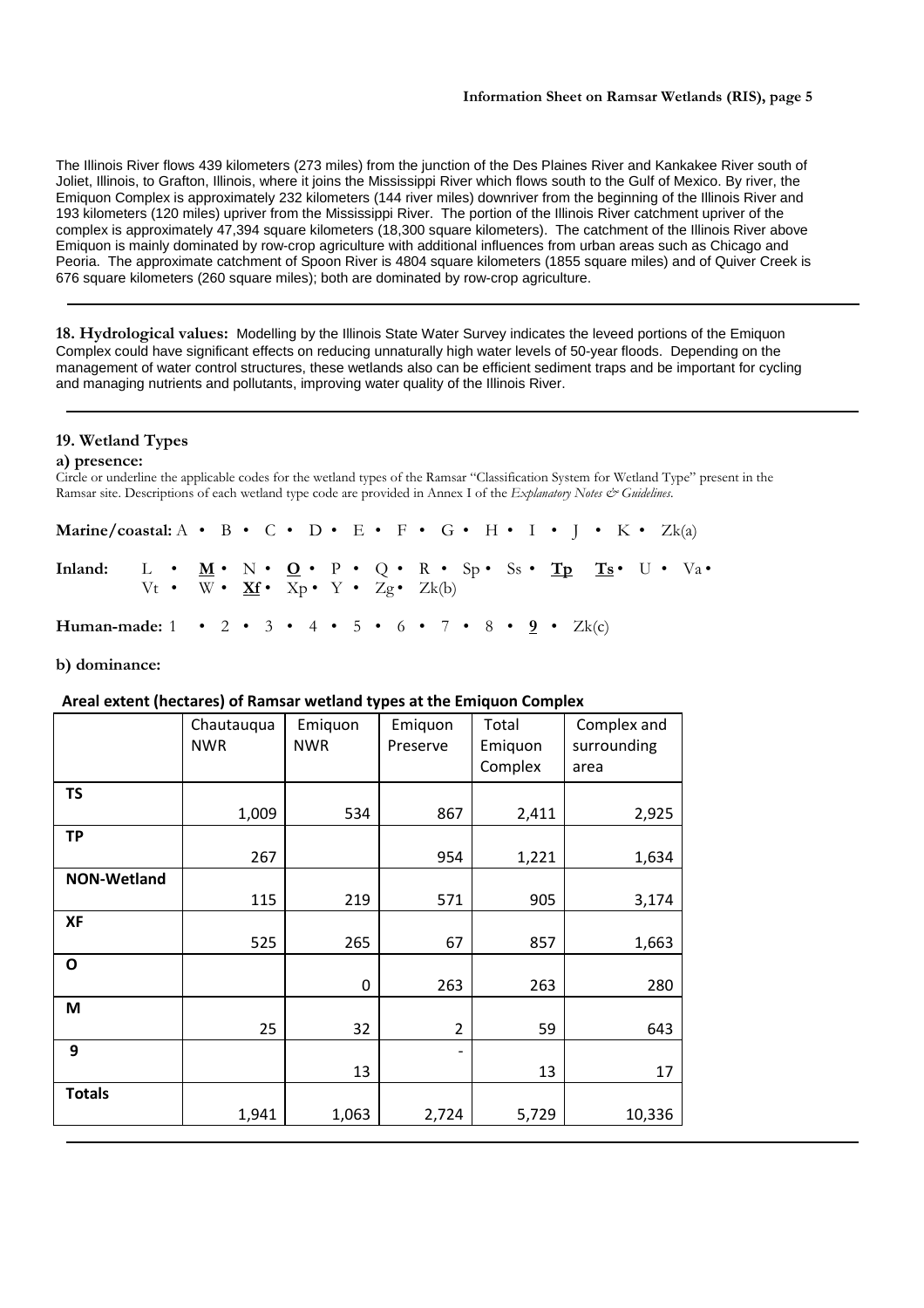**20. General ecological features:** A major force that contributes to the presence, richness, abundance and interactions of the major biota in river-floodplain systems is the flood pulse (Junk, Bayley & Sparks 1989). This is a highly dynamic ecosystem in which cycles of seasonal flooding provide reset mechanisms which deposit sediments and build new banks and beaches. These functions which cause disturbance and recovery are important reset mechanisms to a healthy river system. Just as a prairie is sustained by natural fires, a river system and associated plants and animals depend upon the periodic advance and recession of flood waters across their floodplain (USFWS 2004).

Moist soil plants, such as the federally-listed endangered plant Decurrent False Aster, rely on the exposure of freshlydeposited mud flats for regeneration (Schwegman & Nyboer 1985; USFWS 2004). Submerged aquatic vegetation provides essential habitat for many fish, is an essential food source for many mammal and bird species, and supports invertebrates.

Historically, flood cycles associated with the Illinois River were characterized by two peaks: a major one in spring and a smaller one in fall. The construction of levees, channels, locks and dams has altered the natural structure and function of the river floodplain relationship. The seasonal hydrologic fluctuations that normally provide the vehicle for transfer between the floodplain and the river have been modified. Vast floodplain areas have been virtually excluded from the river system through dike and levee construction (USFWS 2004).

The Illinois River was once among the most biologically productive rivers in the United States River and is still home to more than 100 fish species (USFWS 2004). As recently as the 1950s, the waters of the Illinois River and its associated tributaries were counted as among the great inland commercial and sport fisheries.

**21. Noteworthy flora:** Hooded Arrowhead (Sagitaria calycinus) provides food for migrating waterfowl. Cottonwood trees (Populus deltoides) provide perching and nesting sites for the formerly threatened Bald Eagle and nesting by herons and egrets (Ardea). Floating aquatic plants such as the American Lotus (Nelumbo lutea) and White Pond Lilly (Nymphaea tuberose) as well as submersed aquatic vegetation such as Coontail (Ceratophyllum demersum), Bushy Pondweed (Najas guadalupensis), Spotted Pondweed (Potamogeton pulcher), Longleaf Pondweed (Potamogeton nodosus), Sago Pondweed (Potamogeton pectinatus) and Small Pondweed (Potamogeton pusillus) support a robust aquatic macroinvertebrate community and provide foraging and nursery areas for a variety of native fishes and water birds.

Invasive submersed aquatic vegetation on the complex includes Eurasian Water Milfoil (Myriophyllum spicatum) and Curly Leafed Pond Weed (Potamogeton crispus). Invasive terrestrial plants within the complex include Reed Canary Grass (Phalaris arundinacea), Garlic Mustard (Alliaria petiolata), Bush Honeysuckle (Lonicera maackii), Purple Loosestrife (Lythrum salicaria) and Johnsongrass (Sorghum halepense).

**22. Noteworthy fauna:** The formerly federally threatened Bald Eagle is relatively common on the complex, both resident nesting birds and more abundant wintering birds with a peak one-day population of 167 wintering eagles on EP alone(Hine et al 2010). Trumpeter Swan (Cygnus buccinators), Tundra Swan (Cygnus columbianus), Sora (Porzana carolina), Yellow Rail (Coturnicops noveboracensis), Horned Grebe (Podiceps auritus), American Bittern (Botaurus lentiginosus), Least Bittern (Ixobrychus exilis), and American White Pelican (Pelecanus erythrorhynchos) have all been documented on the complex. Rare fishes such Redspotted Sunfish (Lepomis miniatus) and Starhead Topminnow (Fundulus dispar) and prehistoric fishes including Bowfin (Amia calva), Paddlefish (Polyodon spathula) and Spotted Gar (Lepisosteus oculatus) are found within the Emiquon Complex.

The Illinois River once supported 49 species of freshwater mussels and the highest mussel abundance per mile of any stream or river on the continent. Backwater areas such as the Emiquon Complex flowed high quality food to the riverine mussel communities and provided essential habitats for many life stages of fishes that serve as hosts for mussel glochidia. Native mussel species that occur within the complex include the Flat Floater (Anodonta suborbiculata) and the Common Floater (Anodonta grandis) with more diverse mussel populations in the adjacent river.

Significant exotic and/or invasive animal species within the complex include Mute Swan (Cygnus olor), Cattle Egret (Bubulcus ibis), Starling (Sturnus vulgaris), Eurasian Tree Sparrow (Passer montanus), European House Sparrow (Passer domesticus), Asiatic Clam (Corbicula flurninea), Zebra Mussel (Dreissena polymorpha), Goldfish (Carassius auratus), Grass Carp (Ctenopharyngodon idella), Common Carp (Cyprinus carpio), Bighead Carp (Hypophrhalmichthys nobilis), and Silver Carp (Hypophrhalmichthys molotrix).

**23. Social and cultural values:** Historic and current social and cultural values of the Emiquon Complex are numerous and varied. People have been here for millennia, but their role in the ecosystem and impact on the landscape has changed substantially. From Native American hunter/gatherers adapting to seasonal and spatial variation in resources to contemporary school children learning about wetland restoration, the importance of this place is still being realized.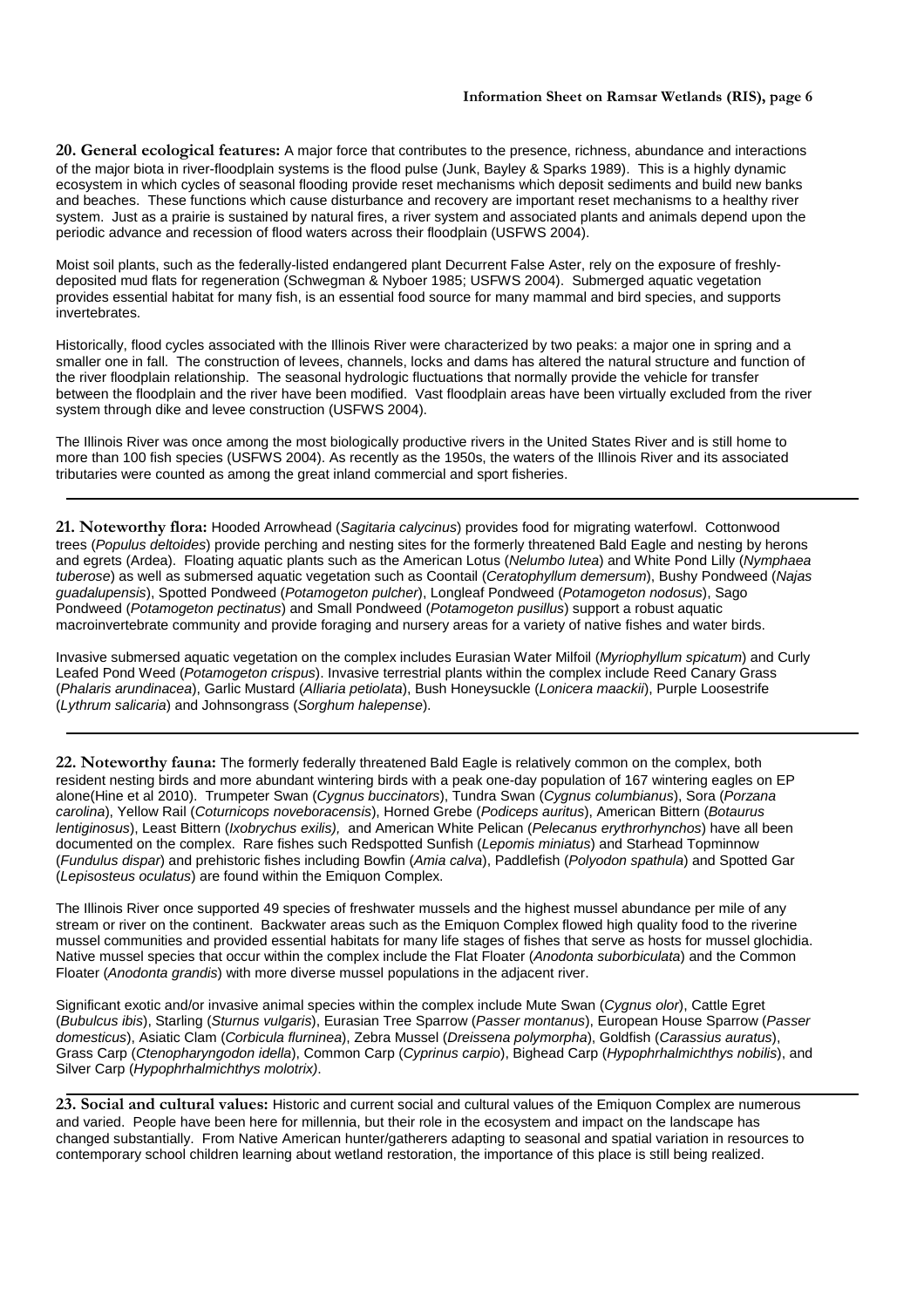Cultural values: Within and immediately adjacent to the complex, hundreds of archaeological sites have been documented that chronicle landscape and human history. The considerable substance of archaeological research in the region is articulated at Dickson Mounds Museum, a 5760-square-meter (62,000-square foot) educational facility located on a bluff overlooking the Emiquon Complex.

It is this landscape that so similarly shaped Native American and Euro-American cultures in the region. The rich biota of terrestrial and aquatic habitats attracted Native Americans for more than 10,000 years and Euro-Americans for the past three centuries. The Emiquon Complex has long been a source of subsistence resources. By the end of the 19<sup>th</sup> century, commercial fishing, harvesting mussels, and market hunting of waterfowl, began to rise in importance. Many factors contributed to habitat degradation and loss, which adversely impacted the ecosystem and the subsistence/commercial resource potential, but this trend was reversed by the establishment of the CNWR in 1936 and now accentuated by the wetland restoration embodied by ENWR (established in 1993) and EP (established in 2000).

Social Values: Today, the success of the Emiquon Complex creates new opportunities in the form of education, recreation, tourism, and economic development, in addition to scientific research and the advancement of restoration ecology and management. The formation of the Emiquon Partnership, consisting of The Nature Conservancy, US Fish and Wildlife Service, Illinois State Museum—Dickson Mounds, and the University of Illinois—Springfield and its several affiliates, has created a synergy felt throughout the region and beyond. Among the accomplishments of the partnership to date:

- Fostering a variety of scientific research from archaeology to zoology, and many topics in between, that inform us about landscape and human history and myriad dimensions of the dynamics of the ecosystem and restoration ecology and management.
- Development and on-going implementation of an education plan that includes K through grey curriculum and a variety of opportunities for the public to learn about nature, human and landscape history, and the value and challenges of restoration. The plan draws on both traditional and non-traditional pedagogy and promotes in particular hands-on, minds-on field experiences for students of all ages and museum exhibits for close-up consideration of relevant topics. The recent release of a website, Experience Emiquon (experienceemiquon.com), provides a means of articulating the full breadth and depth of this enterprise to a world-wide audience.
- The on-going formulation and implementation of a recreation plan that provides opportunities ranging from quiet exploration by canoe/kayak to fishing and waterfowl hunting in restricted areas while securing substantial portions of the wetland/terrestrial landscape for the essentially unfettered dynamic of the ecosystem. The construction of EP wetland and lakeside observatories and associated infrastructure—completed in 2011, they include a variety of educational exhibits inviting visitors to take a close-up look at the re-birth and renewal of wetlands and the remarkable power of Nature to heal.
- The investment in education and recreation naturally promotes tourism and in turn economic development. Chautauqua/Emiquon and Dickson Mounds Museum are prominent attractions on the Illinois River Road National Scenic Byway. Whereas CNWR and Dickson Mounds Museum have long attracted the public to the region, the addition of the EP and ENWR has been a powerful impetus that has elevated the public prominence of this place.

**b)** Is the site considered of international importance for holding, in addition to relevant ecological values, examples of significant cultural values, whether material or non-material, linked to its origin, conservation and/or ecological functioning? No.

# **24. Land tenure/ownership:**

a) within the Ramsar site: Land ownership within the complex is divided between the US Fish and Wildlife Service (52%) and The Nature Conservancy (48%). The CNWR was established in 1936 when the US Biological Survey (now the US Fish and Wildlife Service) acquired the Chautauqua Drainage and Levee District that had been abandoned in 1927; since then, it has been one of the most important areas in the Illinois River valley for migratory birds, especially waterfowl and shorebirds. The Service established ENWR in 1993. The Nature Conservancy purchased EP in 2000 and began restoration in 2007.

b) in the surrounding area: Land ownership in the surrounding area is divided between state and private land holdings. Immediately adjacent to the complex is the state-owned Dickson Mounds Museum and private residential and agricultural land. Within a 15-km (roughly 10-mile) radius of the complex there exist both state and private land holdings. State land holdings consist of wildlife areas such as Spring Lake State Fish and Wildlife Area and Sand Ridge State Forest. Private land holdings primarily consist of agricultural, residential, light commercial, and relatively small urban areas (primarily Havana, Lewistown, Forest City, and Manito).

# **25. Current land (including water) use:**

a) within the Ramsar site: Conservation is the priority within the Emiquon Complex with management focused on restoring and maintaining high-quality natural habitats and ecological processes that support the abundant and diverse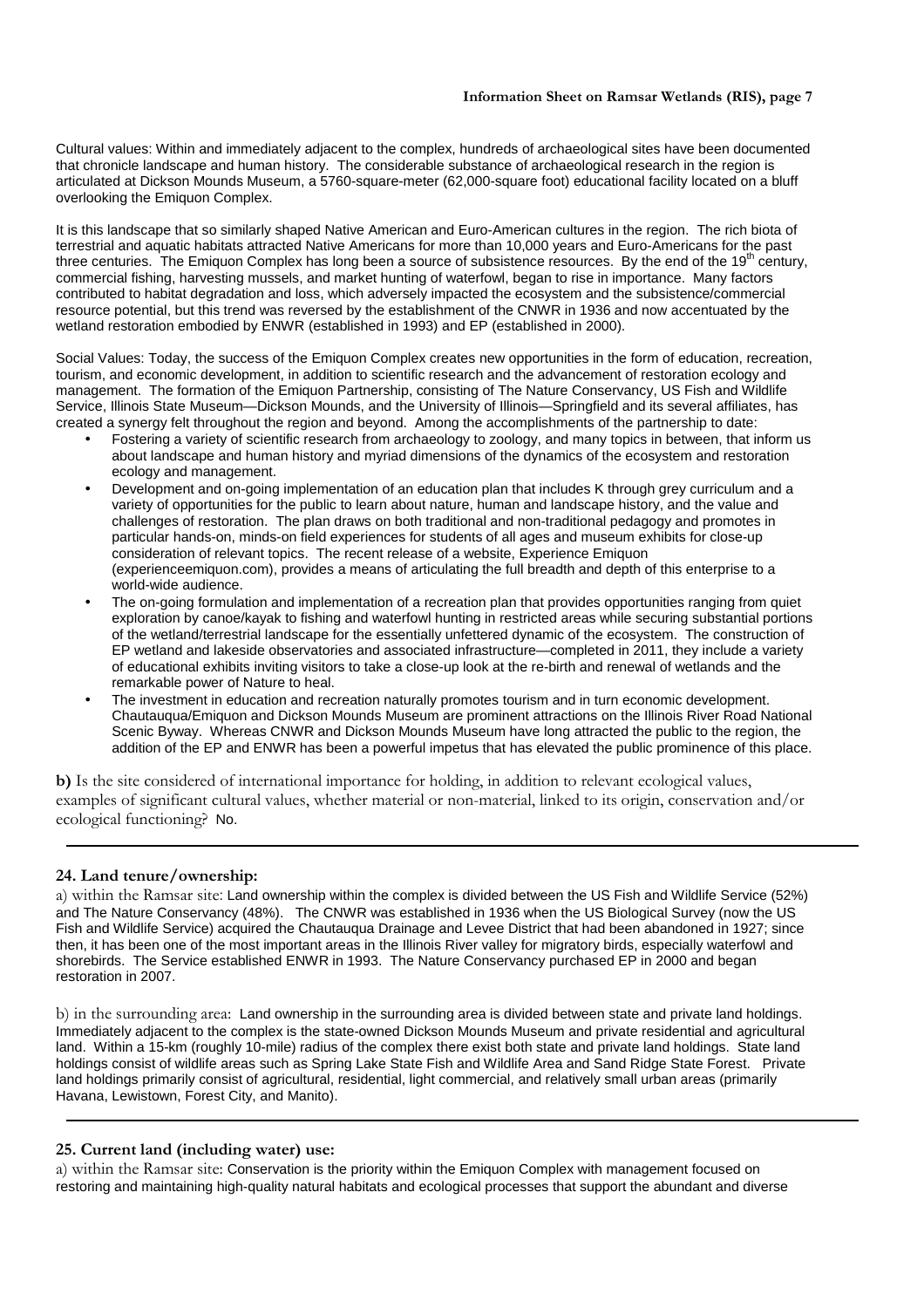native fish and wildlife communities. A variety of spatial and temporal restrictions on public access provide sanctuary areas for fish and wildlife. Human uses within portions of the complex include hiking, boating, wildlife viewing and photography, and hunting. The Emiquon Complex is also used extensively by researchers and educators.

b) in the surroundings/catchment: The Emiquon Complex is situated within Mason and Fulton Counties. Much of the surrounding area is agricultural land used primarily for growing corn and soybeans. The surrounding catchment is small and dominated by agricultural land. It is part of the Illinois River watershed.

# **26. Factors (past, present or potential) adversely affecting the site's ecological character, including changes in land (including water) use and development projects:**

## a) within the Ramsar site:

Much of the land within the Emiquon Complex was isolated from the river by constructed earthen berms or levees in the early 1900s for conversion to agriculture. With the conversion of these lands from agriculture back to floodplain wetlands, these levees are being maintained as they provide an important tool for helping manage many potential negative impacts associated with the Illinois River (e.g., invasive species, altered hydrology, heavy sediment load, and other pollutants). More recently constructed water control structures in these levees allow for ecological processes including the managed flow of water and organisms between the river and the restored wetlands in the former natural floodplain of the complex. Planning is underway to install such structures in levees that currently do not have them.

Areas of the complex that are not protected by levees have been subjected to high sedimentation rates, pollution, altered hydrology, and invasive species associated with the Illinois River.

Dramatic changes in the hydrology of the Illinois River including more frequent and greater magnitude floods and elimination of natural low water periods threaten natural wetland habitats within the complex. However, water level management via levees and water control structures effectively abates these threats on leveed lands.

**Invasive Species**: Major invasive animal species within the complex and in the surrounding area include Asiatic Clam (Corbicula flurninea), Zebra Mussel (Dreissena polymorpha), Grass Carp (Ctenopharyngodon idella), Common Carp (Cyprinus carpio), Bighead Carp (Hypophthalmichthys nobilis), and Silver Carp (Hypophthalmichthys molitrixs). Invasive plant species include Eurasian Water Milfoil (Myriophyllum spicatum), Curly Leafed Pond Weed (Potamogeton crispus), Reed Canary Grass (Phalaris arundinacea), Garlic Mustard (Alliaria petiolata), Bush Honeysuckle (Lonicera maackii), Multiflora rose (Rosa multiflora), Purple Loosestrife (Lythrum salicaria), and Johnsongrass (Sorghum halepense).

## b) in the surrounding area:

**Habitat Loss**: Approximately 90% of original wetland acreage has been lost in Illinois (Suloway & Hubbell 1994). Such wetlands contribute habitat and key ecological processes that sustain a diversity and abundance of native animal and plant communities.

**Hydrology:** The hydrology of the Illinois River has been dramatically altered by a combination of factors throughout the basin including loss of wetlands and associated water storage, poorly managed stormwater in both rural and urban environments, and channelized streams. As a result, more water gets to the river more quickly, and floods are more pronounced. In addition to more frequent and severe spring floods, the frequency of significant flooding at other times of the year is increasing. Frequent flooding during the growing season is especially detrimental to wetland plant communities. Modern navigation dams constructed on the Illinois River in the 1930s to facilitate commercial barge traffic eliminated seasonal low water levels that had been important for natural conditioning of wetland sediments by drying, consolidation, and aeration; without such conditioning, aquatic sediments are easily resuspended by wind- or boatgenerated waves, reducing water transparency and light penetration needed by aquatic plants. Such unconsolidated sediments also provide poor anchorage for rooted plants, allowing them to be pulled from the bottom by waves.

**Climate Change**: With the combination of climate change causing greater extremes in weather patterns and modification of rivers for navigation and land use purposes, intensification and devastation of flooding and runoff will likely increase. However on most complex lands, levees and water control structures will be used to manage most of the negative impacts.

**Sediment Dynamics**: Sediment dynamics along the Illinois River have been dramatically modified due to land use changes and the construction of levees, channels, navigation dams, and seasonal hydrologic fluctuations that normally provide the vehicle for transfer between the floodplain and the river have been altered. Lands remaining connected to the river have been subjected to extremely high sedimentation rates and associated habitat degradation. However, those vast floodplain areas that have been virtually excluded from the river system by constructed levees have been protected from extreme sedimentation which can be managed with appropriate water control capabilities.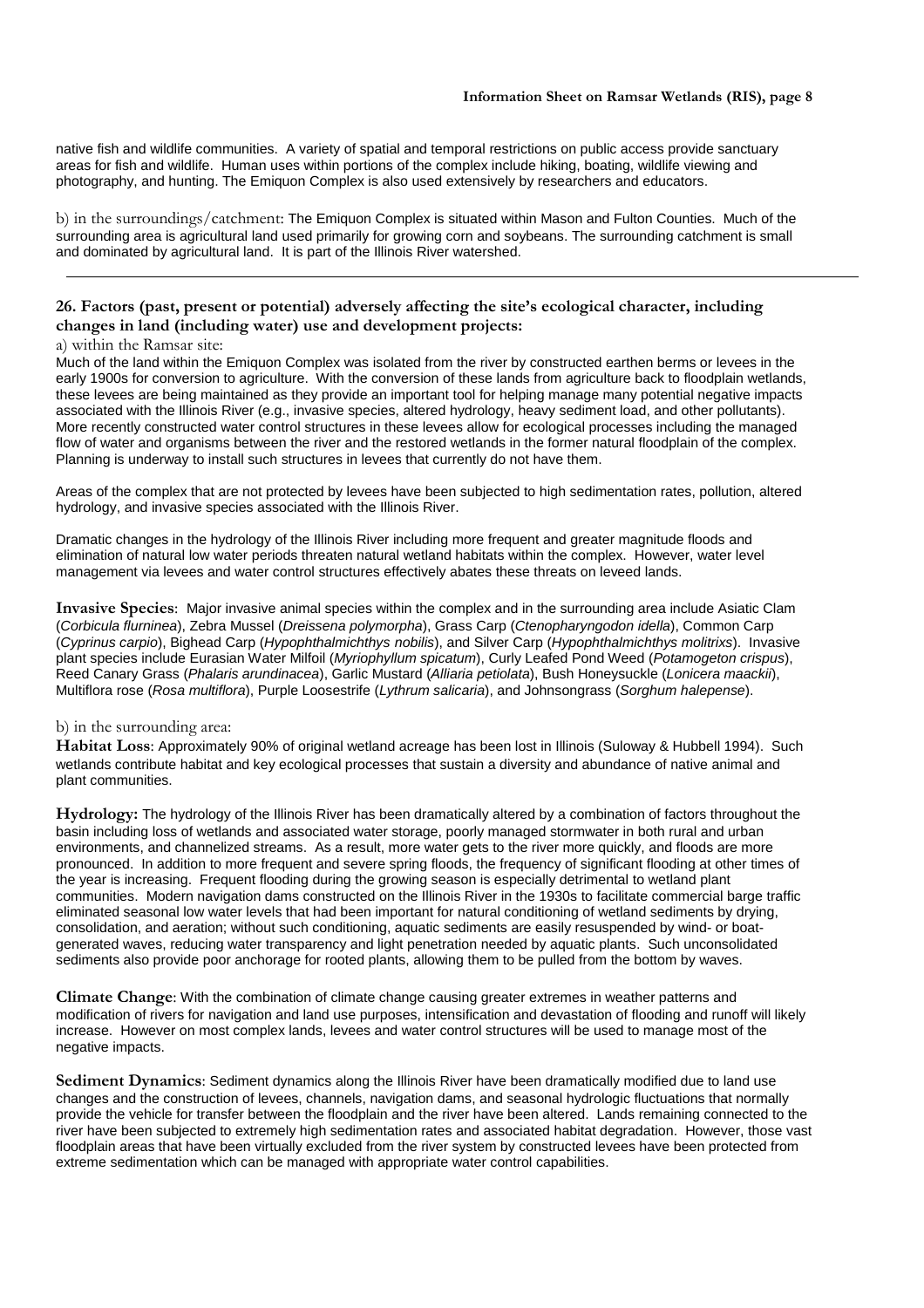**Pollutants**: The major potential pollutants include pesticides, herbicides or fertilizers from agriculture runoff in the catchment of the complex and the Illinois River and municipal and industrial pollutants associated with the river.

## **27. Conservation measures taken:**

**a)** List national and/or international category and legal status of protected areas, including boundary relationships with the Ramsar site: Parts of the complex have been designated as an "Important Bird Area" and accepted into the "Western Hemisphere Shorebird Reserve Network" (USFWS 2004). All lands in the CNWR and ENWR are designated and protected as part of the federal refuge system.

**b)** If appropriate, list the IUCN (1994) protected areas category/ies which apply to the site (tick the box or boxes as appropriate): One of the IUCN categories listed for protected areas currently applies (IV. Habitat/Species Management Area), though no formal designations have been made:

Ia  $\Box$ ; Ib  $\Box$ ; III  $\Box$ ; IV  $\Box$ ; V $\Box$ ; VI  $\Box$ 

**c)** Does an officially approved management plan exist; and is it being implemented?: CNWR and ENWR are part of the Illinois River National Fish and Wildlife Refuges; the Comprehensive Conservation Plan and Environmental Assessment for the Illinois River National Wildlife and Fish Refuges (15 year plan) was approved in 2004 and is being implemented.

An adaptive management plan for EP is being implemented based on the document Key Attributes and Indicators for Illinois River Conservation Targets at The Nature Conservancy's Emiquon Preserve (The Nature Conservancy 2006).

## **d)** Describe any other current management practices:

Habitat management of the Emiquon Complex consists of a combination of active and passive management. Management seeks to mimic natural processes where possible in this highly modified ecosystem. Such actions include managing water levels by gravity flow and pumping, prescribed burning, and chemical and mechanical control of invasive plant species. Due to the loss of much of the historical riparian, wetland and upland habitats, management intensity must be increased to meet fish and wildlife needs within the areas remaining to support them. Reconnection of habitats to the river is an important part of management, but must be highly regulated (USFWS 2004). Fish stocking is used to maintain a diverse native fishery. Existing forest, prairie and wetland plant communities are augmented by plantings.

**28. Conservation measures proposed but not yet implemented:** Planning is underway for construction of additional water control structures in levees and increased pumping capacity to better manage water levels, river connectivity, and the supported plant and animal communities.

**29. Current scientific research and facilities:** For well over a century, scientists have been drawn to the complex by the phenomenal natural abundance and diversity of the area. North America's first inland field station for aquatic research was established by Stephen A. Forbes in 1894 on the bank of the Illinois River adjacent to the complex. Currently the Illinois Natural History Survey operates two field stations in the area: Forbes Biological Station on CNWR and Illinois River Biological Station adjacent to the complex in Havana. In 2008, the University of Illinois Springfield opened the Therkildsen Field Station at Emiquon on the complex. The adjacent Dickson Mounds Museum has been a center for archaeological research for nearly a century. The headquarters for the USFWS's Illinois River Refuges is located on the CNWR and the Conservancy's Illinois River Program maintains office and associated facilities on EP. Collectively, these facilities provide resident and visiting scientists and students with laboratory, office, living, meeting, and equipment storage and maintenance space.

Currently a dozen organizations/agencies/universities are engaged in scientific efforts at the complex including monitoring and research on water quality, microbial ecology, phytoplankton, zooplankton, macroinvertebrates, migratory and resident birds, fish, mammals, wetland and upland vegetation, human use, and archaeology. Much of the on-going research is being used to provide feedback for adaptive management of the complex. Additionally, research results and lessons learned are being shared with partners and others to influence floodplain restoration and management elsewhere. Recent international visitors to Emiquon include students, scientists, and agency administrators from France, China, Brazil, Japan, and India.

An Emiquon Science Symposium attracts up to 130 participants annually. Emiquon has been the focus of special symposia/sessions at recent state and regional conferences/meetings including the Governor's Conference on Management of the Illinois River, Midwest Fish and Wildlife Conference, Joint Annual Meeting of the Illinois Chapter of the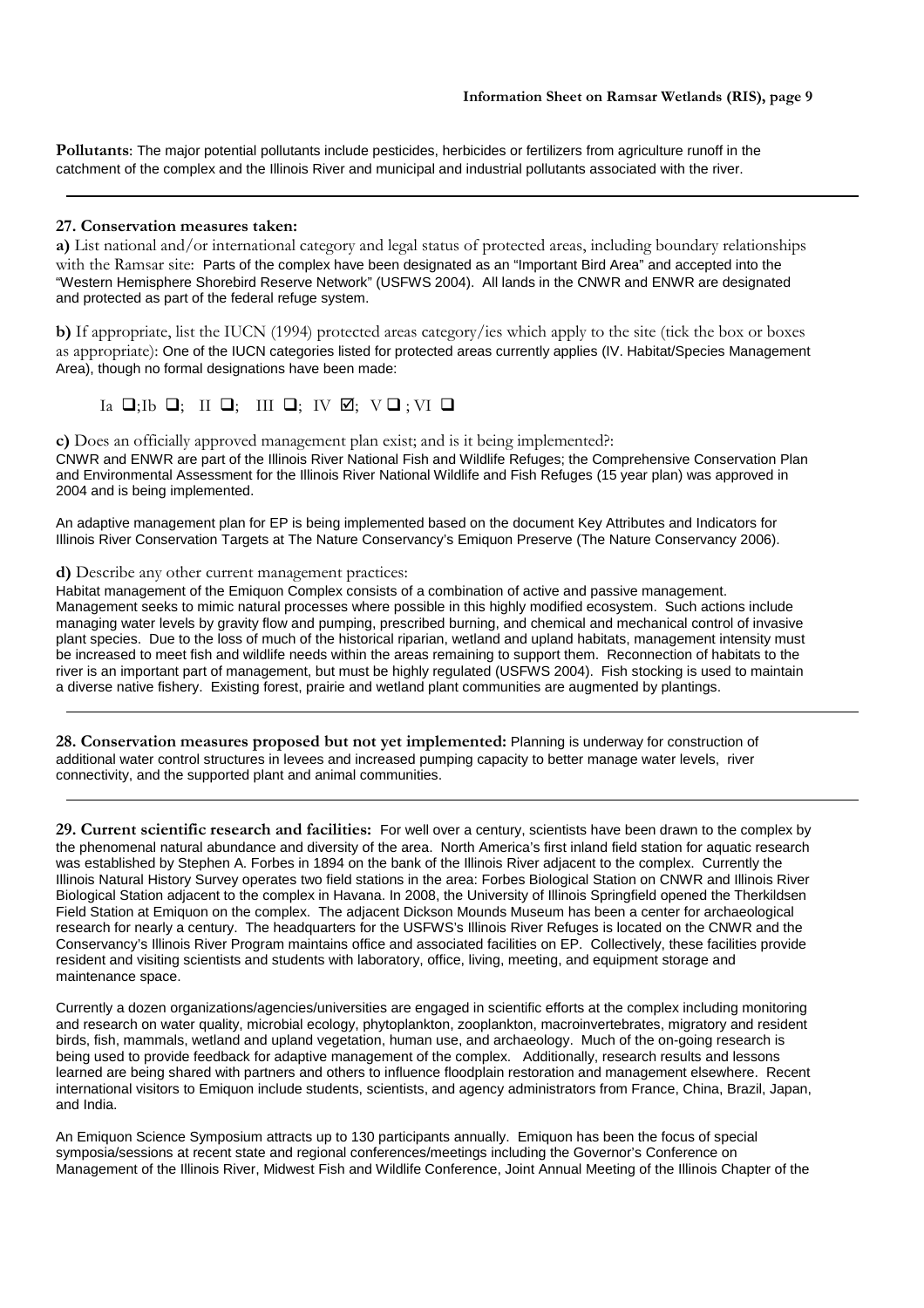American Fisheries Society and the Illinois Lake Management Association, and Annual Meeting of the Midwest/Great Lakes Chapter of the Society for Ecological Restoration (which included a field trip to the Emiquon Complex).

# **30. Current communications, education and public awareness (CEPA) activities related to or benefiting**

**the site:** The Dickson Mounds Museum functions as a visitor center for the complex, with an additional three strategically placed educational kiosks and six interpretive panels that provide visitors an understanding of the history and management of the complex and the plant and animal communities present. The complex includes multiple "waypoints" of the Illinois River Road National Scenic Byway and is promoted through efforts of the Byway including brochures and a web site: http://www.illinoisriverroad.org/index.cfm

The complex has six walking trails totalling 15 kilometres (9.5 miles) and two driving loops totalling 14.5 kilometres (9 miles) that provide visitors opportunities to view a diversity of wetland habitats and the correspondingly diverse and abundant wildlife they support. In 2011, over \$2 million of new visitor use infrastructure (walking trail, boat/canoe/kayak launches, board walks, and interpretive materials) was completed.

Education and interpretive plans were completed for Emiquon in 2006 and 2007, and the complex is used for primary, secondary, college/university, and general public education. Through partnerships with the Dickson Mounds Museum and the University of Illinois Springfield's Therkildsen Field Station, a variety of special education programs and lectures are provided for the public. Frequent press releases inform the public of special events at the complex. A variety of information including research and conferences at or near the Emiquon Complex, news, history, events and recreation can be viewed at the web site: http://www.experienceemiquon.com/

## **31. Current recreation and tourism:**

A variety of recreational activities are allowed on portions of the complex including wildlife viewing (especially birding) and photography, boating, fishing, hiking, and hunting. Annual visitor use of the complex was estimated at 34,000 in 2009 and is increasing. The section of the Illinois River Road National Scenic Byway that traverses the complex averages 3350 vehicles per day.

**32. Jurisdiction:** CNWR and ENWR are owned by the United States Federal Government and managed by the US Fish and Wildlife Service. EP is owned and managed by The Nature Conservancy.

**33. Management authority:**  US Fish and Wildlife Service **The Nature Conservancy** Illinois River National Wildlife and Fish Refuges 11304 North Prairie Road 19031 East County Road 2110<br>
Havana, Illinois 62644<br>
Havana, Illinois 62644<br>
Havana, Illinois 62644 PHONE 309-535-2290 FAX 309-547-2731 EMAIL Lee\_Albright@fws.gov EMAIL: dblodgett@tnc.org

K. Douglas Blodgett, Director of River Conservation PHONE 309-547-2730

## **34. Bibliographical references:**

Scientific/technical references only. If biogeographic regionalisation scheme applied (see 15 above), list full reference citation for the scheme.

Bailey, R.G., Avers, P.E., King, T., & McNab, W.H. 1994. Ecoregions and subregions of the United States (map). Washington, DC, US Geological Survey. Scale 1:750,000; colored. Accompanied by a supplementary table of map unit descriptions compiled and edited by W.H. McNab and R.G. Bailey. Prepared for the US Department of Agriculture, Forest Service.

BirdLife International. 2011. Species factsheet: Fulica americana. http://www.birdlife.org/datazone/speciesfactsheet.php?id=2946&m=1

Brisbin, Jr., Lehr, I., & Mowbray T.B. 2011. American Coot. *The Birds of North America Online* (A. Poole, Ed.) Ithaca: Cornell Laboratory of Ornithology; Retrieved April 14, 2011, from The Birds of North America Online database: http://bna.birds.cornell.edu/bna/species/697a/articles/introduction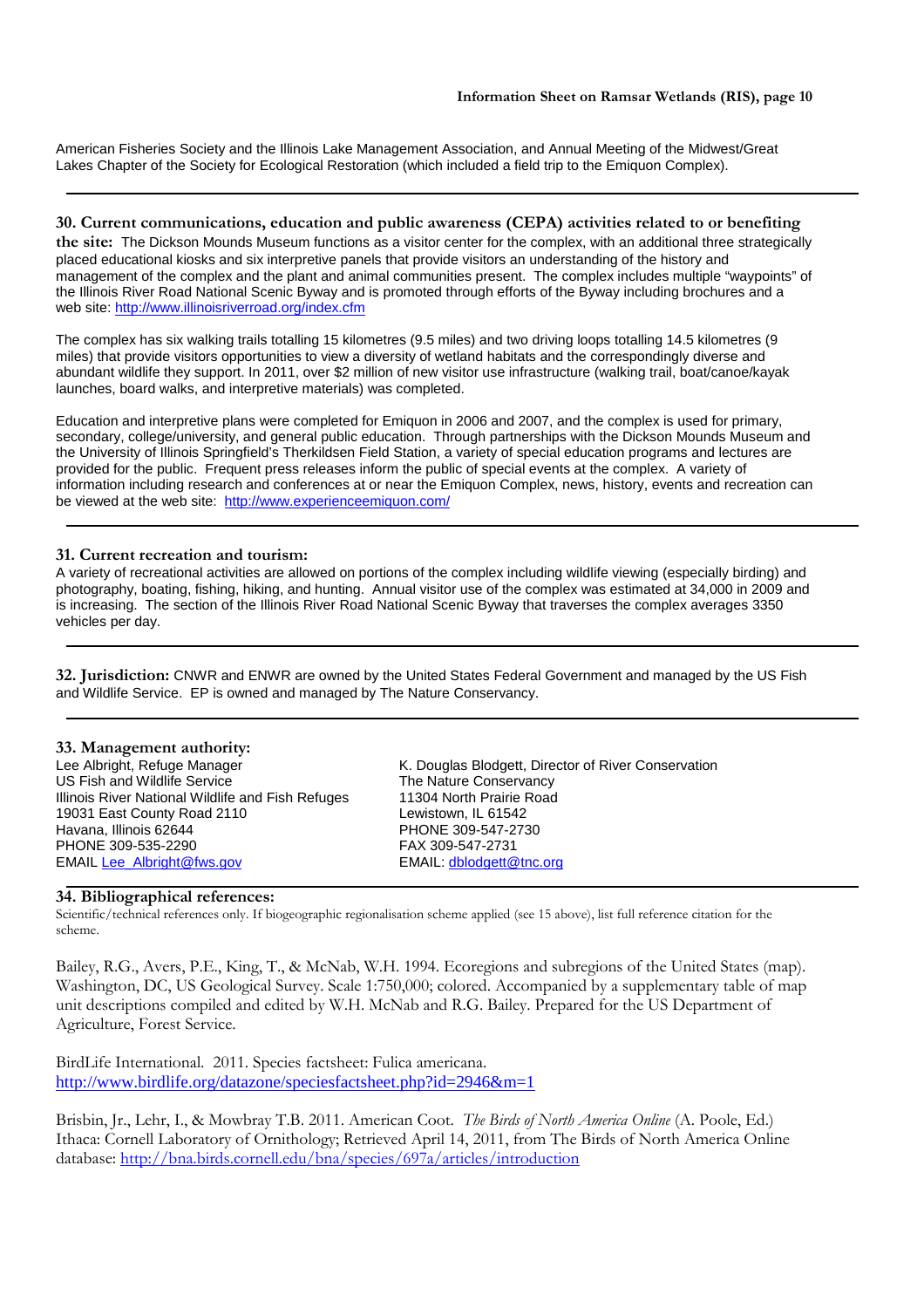Cleland, D.T.; Avers, P.E.; McNab, W.H.; Jensen, M.E.; Bailey, R.G.; King, T.; Russell, W.E. 1997. National hierarchical framework of ecological units. In: Boyce, M.S.; Haney, A., eds. Ecosystem Description of Ecological Subregions: Sections of the Conterminous United States management: applications for sustainable forest and wildlife resources. New Haven, CT: Yale University Press: 181-200.

Cleland, D.T.; Freeouf, J.A.; Keys, Jr. J.E.; Nowacki, G.J.; Carpenter, C.A.; McNab, W.H. 2005. Ecological subregions: sections and subsections of the conterminous United States [1:3,500,000] [CD-ROM]. Washington, DC: U.S. Department of Agriculture, Forest Service.

Hajic, E.R. 2006. Geomorphology, geoarchaeology, and landscape and wetland evolution of the Emiquon basins, lower-middle Illinois River valley (Report prepared for The Nature Conservancy). Santa Fe, NM.

Havera, Stephen P., 1999. Waterfowl of Illinois: status and management. Illinois Natural History Survey Special Publication 21. Champaign, IL. 628 pp.

Hine, Christopher S., Randolph V. Smith, Joshua D. Stafford, Aaron P. Yetter, and Michelle M. Horath. 2010. Waterbird and wetland monitoring at the Emiquon preserve: Final report 2007-2009. Champaign, IL. 76 pp.

Hine, Christopher S., Randolph V. Smith, Joshua D. Stafford, Aaron P. Yetter, and Michelle M. Horath. 2011*.*  Waterbird and wetland monitoring at the Emiquon preserve: Annual report 2010. Champaign, IL. 41 pp.

Junk, W. J., Bayley, P.B., & Sparks, R. E. 1989. The flood pulse concept in river-floodplain systems, p. 110-127. In D.P. Dodge Proceedings of International Large River Symposium.

McNab, W.H., Cleland, D.T., Freeouf, J.A., Keyes, J.E., Nowacki, G.J., & Carpenter, C.A. January 2007. "Description of Ecological Subregions: Sections of the Conterminous United States". United States Department of Agriculture, Forest Service General Technical Report WO-76B.

Suloway, L., & M. Hubbell. 1994 . Wetland resources of Illinois: an analysis and atlas. Illinois Natural History Survey Special Publication 15 . 88 pp.

The Nature Conservancy. 2006. Key Attributes and Indicators for Illinois River Conservation Targets at The Nature Conservancy's Emiquon Preserve. 32 pp. http://www.uis.edu/emiquon/research/documents/KEA\_Report\_and\_Analysis.pdf

US Fish and Wildlife Service. 2004. *Illinois River National Wildlife and Fish Refuges Complex: Comprehensive Conservation Plan and Environmental Assessment* (Region 3, US Fish and Wildlife Service, US Department of the Interior). 248 pp. http://www.fws.gov/midwest/planning/IllinoisRiver/ccp/FinalCCP.pdf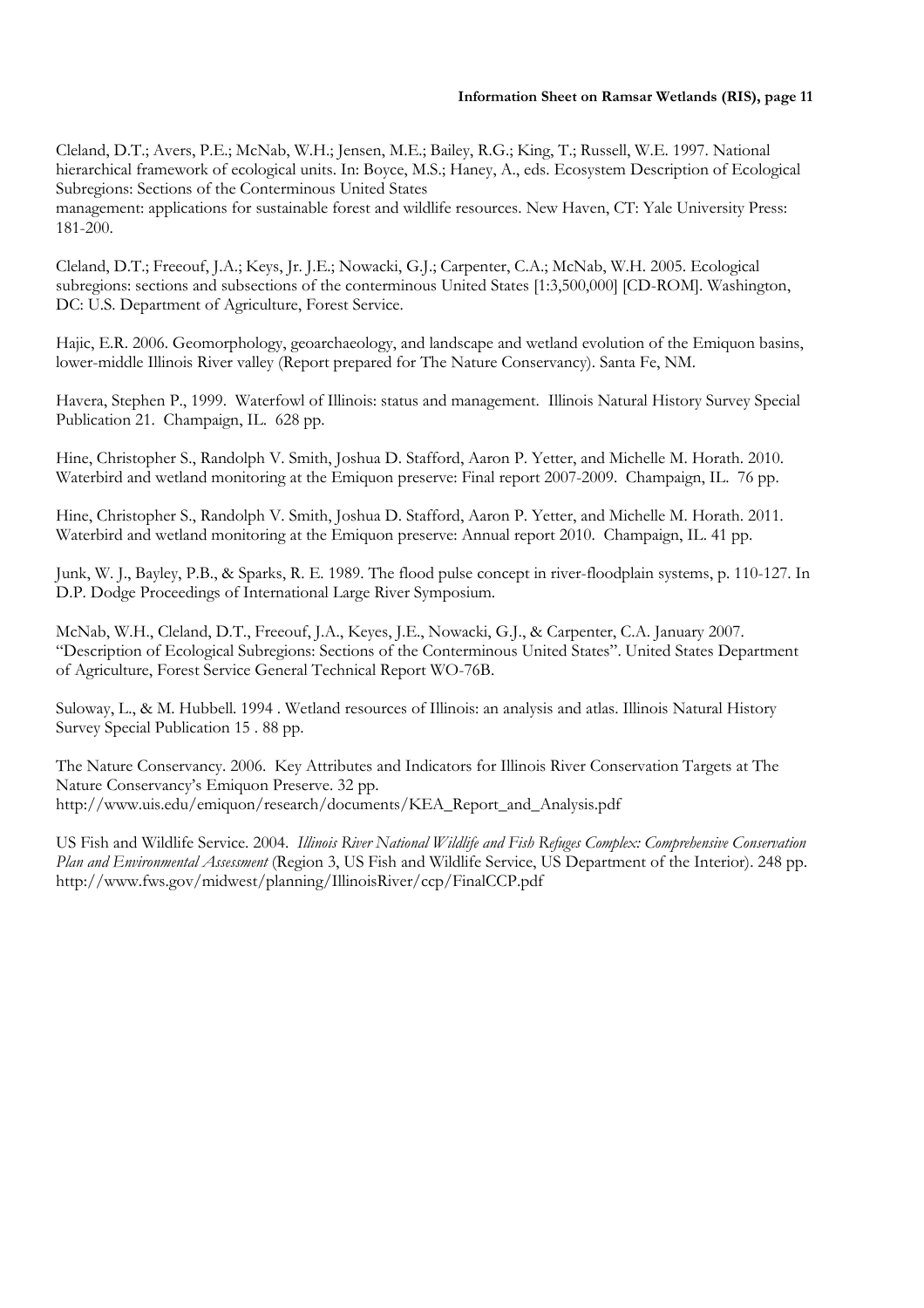

**Appendix**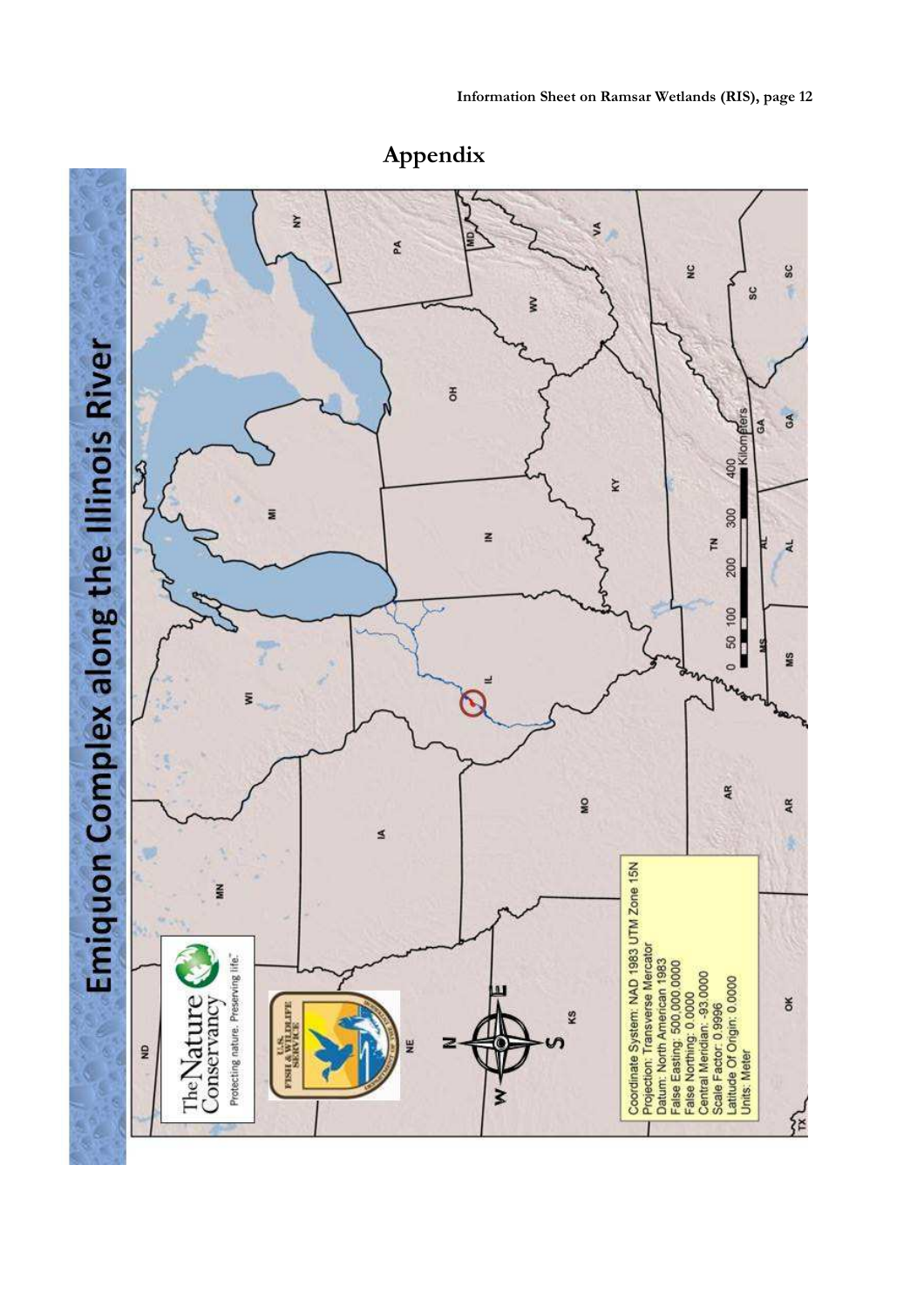

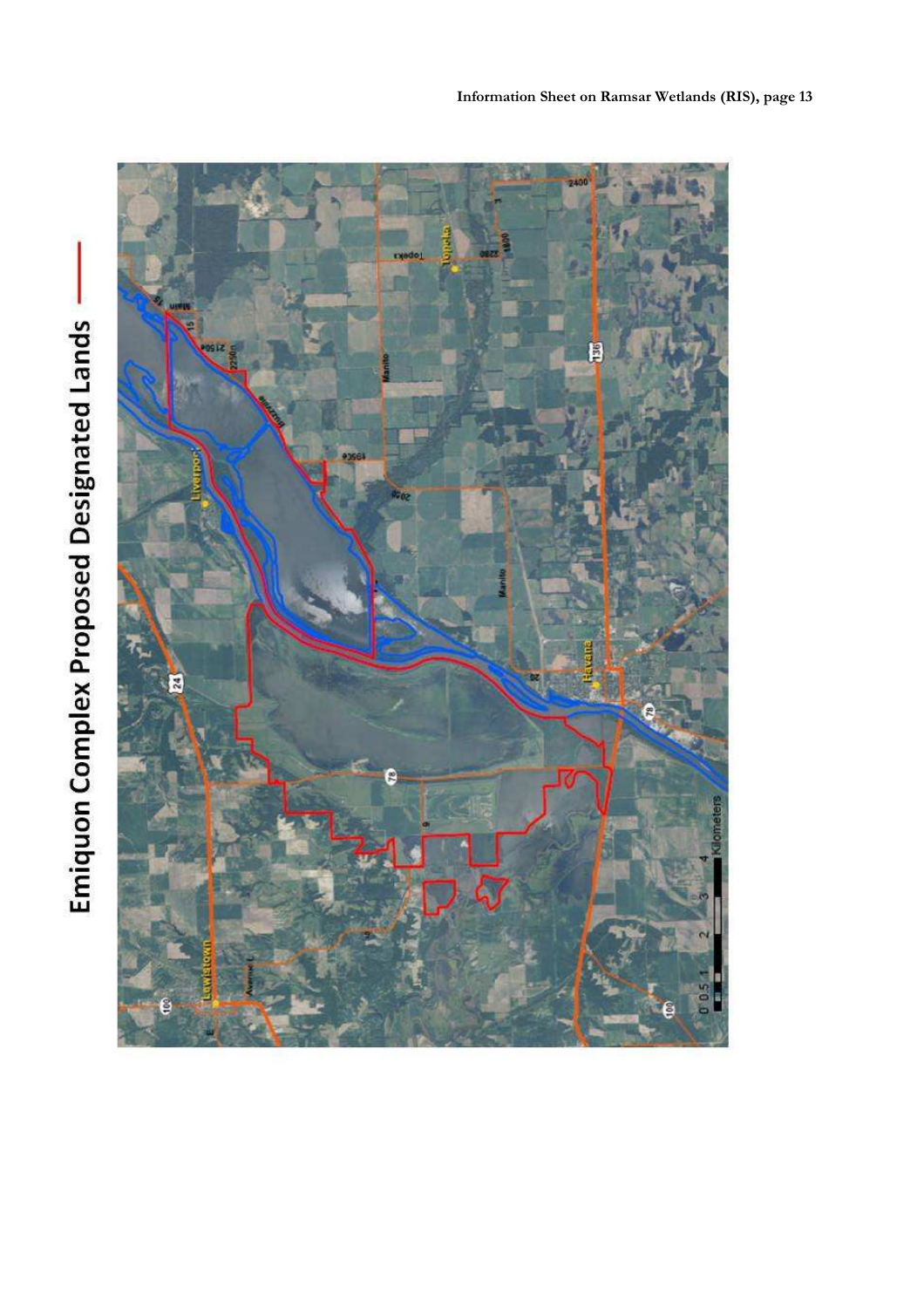